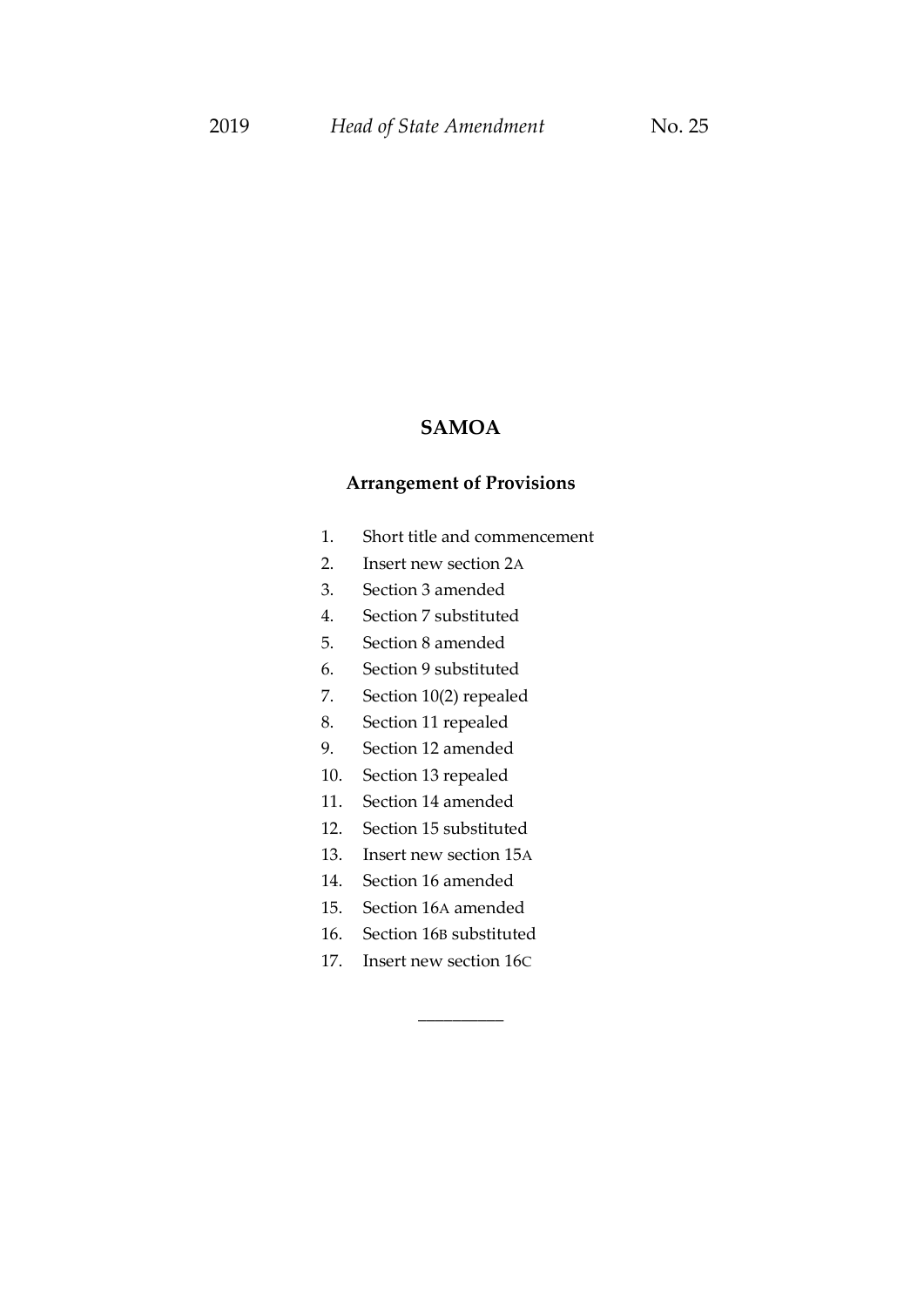## 2 *Head of State Amendment* 2019, No. 25

## **2019, No. 25**

# **AN ACT to amend the Head of State Act 1965 ("Principal Act") and for related purposes.** *[01st July 2019]*

**BE IT ENACTED** by the Legislative Assembly of Samoa in Parliament assembled as follows:

#### **1. Short title and commencement:**

- (1) This Act may be cited as the Head of State Amendment Act 2019.
- (2) This Act commences on the date of assent.

#### **2. Insert new section 2A:**

After section 2 of the Principal Act insert**:**

#### "**2A. Interpretation:**

In this Act, unless context otherwise requires: "Minister" means the Minister of the Prime Minister and Cabinet or the Prime Minister; "Ministry" means the Ministry responsible for the implementation of this Act.".

## **3. Section 3 amended:**

- (1) In Section 3(1) of the Principal Act, for "His Highness the Head of State of Samoa" substitute "Afioga i le Ao o le Malo".
- (2) In section 3(2) of the Principal Act, for "Her Highness the Masiofo" substitute "Afioga i le Masiofo/Ali'i".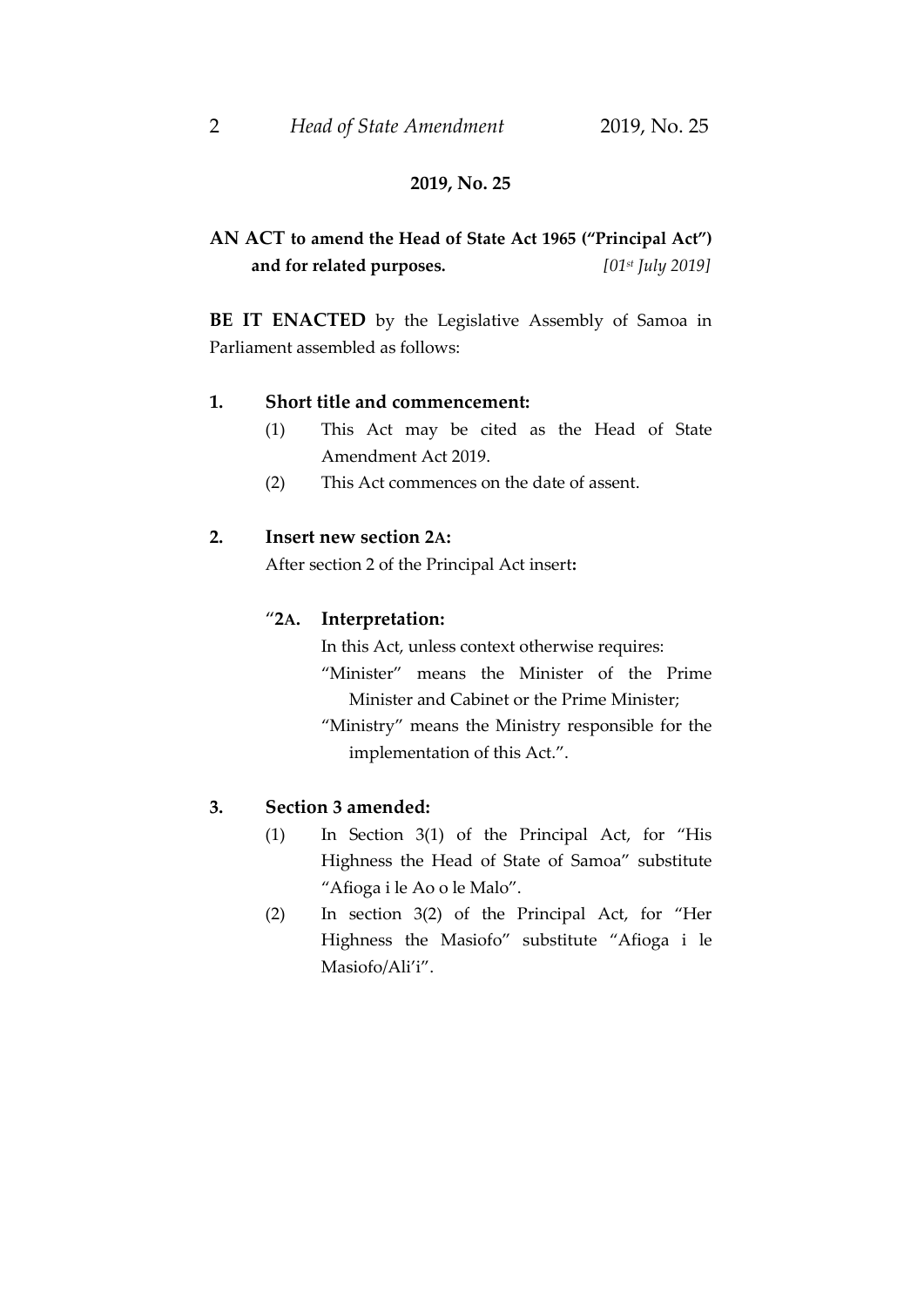## **4. Section 7 substituted:**

For section 7 of the Principal Act substitute**:**

## **"7. Salary and allowances of the Head of State:**

- (1) The Head of State must be paid a salary based on the Government salary scale and as prescribed by regulations.
- (2) The Head of State must be paid an allowance at a rate fixed from time to time by Cabinet for the following:
	- (a) telephone;
	- (b) overseas official travels.".

#### **5. Section 8 amended:**

- (1) For the heading to section 8 of the Principal Act substitute "Medical Entitlements".
- (2) In section 8 of the Principal Act, for "his Masiofo" substitute "the spouse of the Head of State".

### **6. Section 9 substituted:**

For section 9 of the Principal Act substitute:

# **"9. Allowance and privilege for Spouse of the Head of State:**

If the Head of State is living with his or her spouse at the time of his or her death, the spouse is entitled to be paid an amount equal to the salary of the Head of State for three (3) months from the date of death of the Head of State, as a one off payment.".

## **7. Section 10(2) repealed:**

Section 10(2) of the Principal Act is repealed.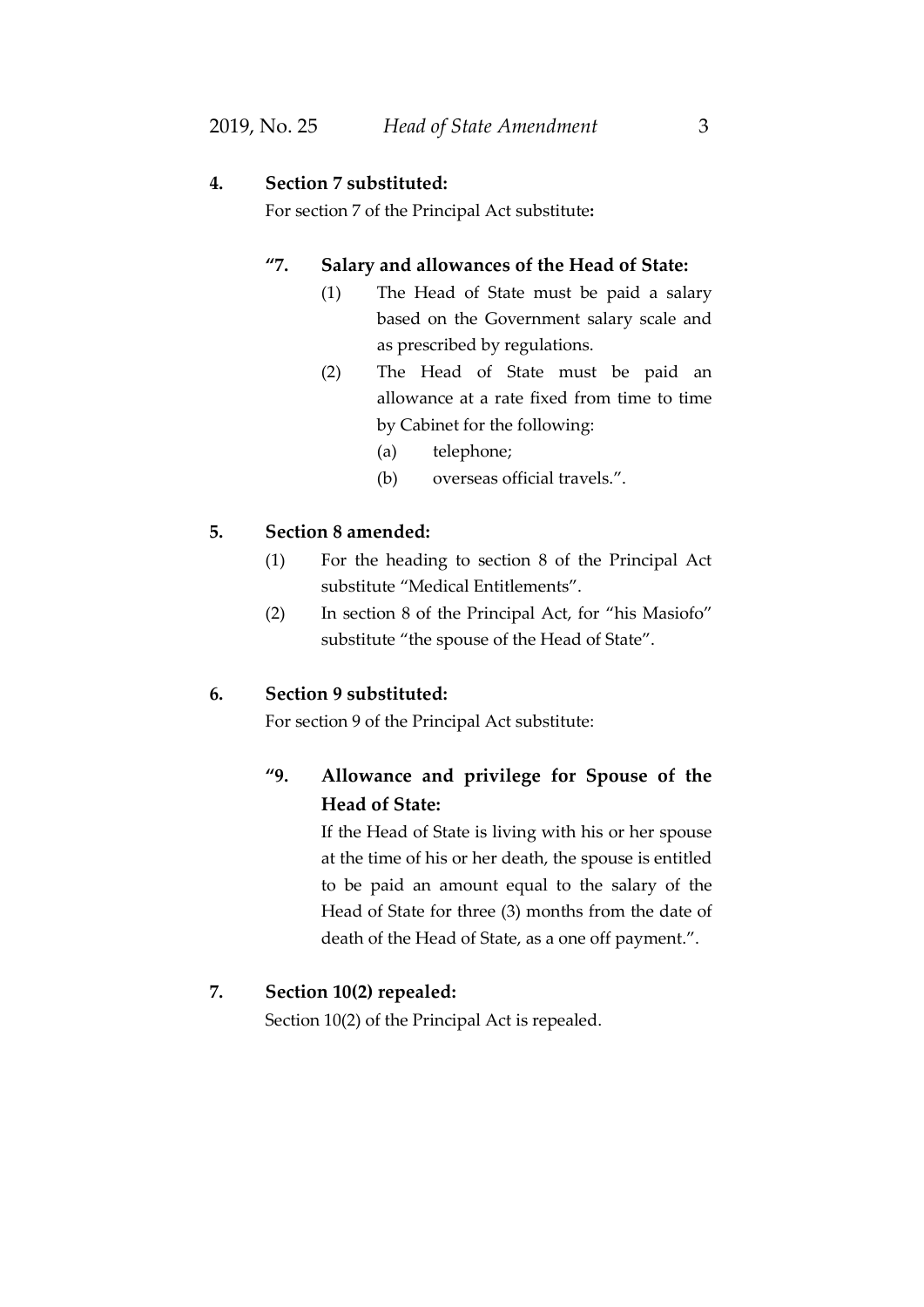# **8. Section 11 repealed:**

Section 11 of the Principal Act is repealed.

# **9. Section 12 amended:**

For section 12(2) of the Principal Act substitute:

"(2) The cost of repairs, maintenance, oil, fuel and running expenses of the motor vehicles are to be paid for by the annual appropriation under the Ministry budget.".

# **10. Section 13 repealed:**

Section 13 of the Principal Act is repealed.

# **11. Section 14 amended:**

For section 14(2) of the Principal Act substitute:

- "(2) There shall be a Secretary to the Head of State appointed by Cabinet on a contractual basis for three (3) years who will be responsible for the administration of the Office.
- (3) Budget allocation for the administration of the Office will be funded under the Ministry.".

# **12. Section 15 substituted:**

For section 15 of the Principal Act substitute:

# **"15. Official Government Functions:**

- (1) There is to be set aside by the Ministry an annual sum to cover the cost for any of the following official Government functions hosted by the Head of State:
	- (a) presentation of a credential;
	- (b) a courtesy visit;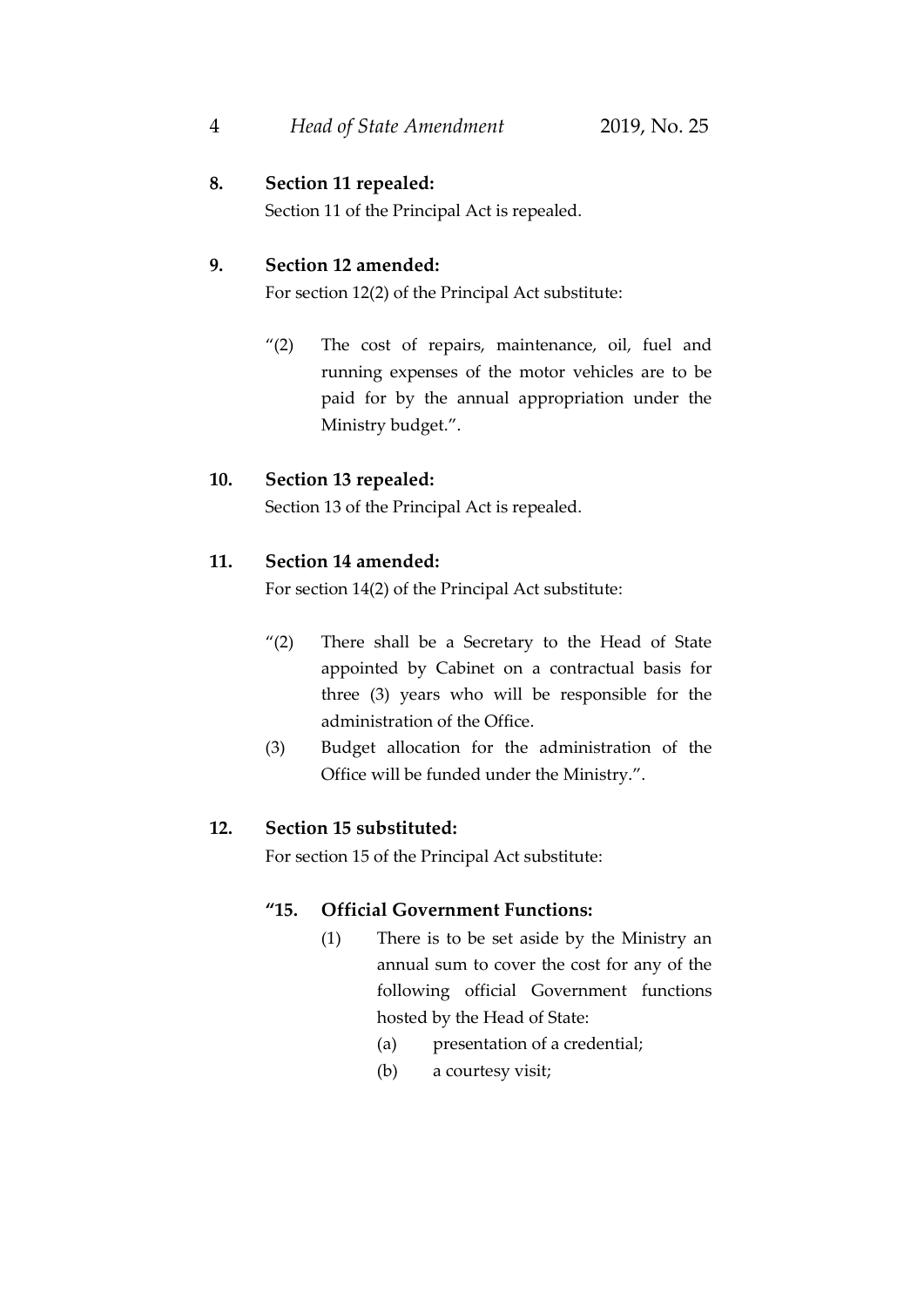- (c) welcoming or a farewell for
	- (i) a respective ambassador;
	- (ii) High Commissioner; or
	- (iii) a foreign delegation.
- (2) The Secretary to the Head of State shall submit an annual estimate of the above expenditure to the Treasury for the purpose of ascertaining the amount to be appropriated each year by the Ministry under this section.".

## **13. Insert new section 15A:**

After section 15 of the Principal Act insert:

## **"15A. Entitlements:**

The Head of State is entitled to the following entitlements when his or her term has expired as per Article 19 of the Constitution:

- (a) a salary equivalent to three (3) months as a one off payment;
- (b) a duty free exemption if the Head of State decides to purchase a motor vehicle from overseas.".

#### **14. Section 16 amended:**

For section 16(1) of the Principal Act substitute:

"(1) The Council of Deputies must be paid a salary based on the Government salary scale and as prescribed by regulations.".

## **15. Section 16A amended:**

In section 16A(2) of the Principal Act, for "Legislative Assembly" substitute "Ministry".